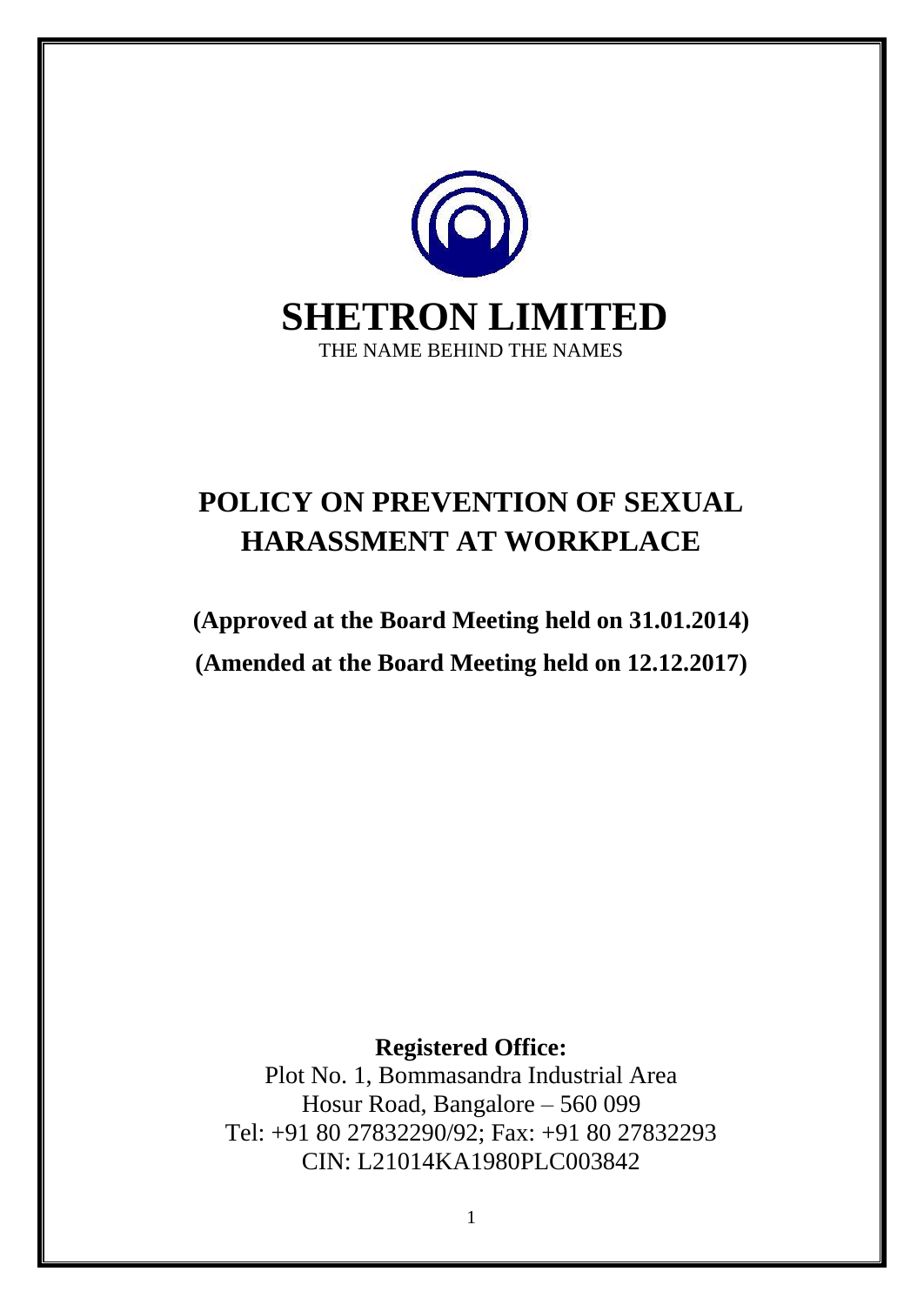# **POLICY ON PREVENTION OF SEXUAL HARASSMENT AT WORKPLACE**

In accordance with the 'Sexual Harassment of Women at Workplace (Prevention, Prohibition and Redressal) Act, 2013' ("the act"), the Company has framed a Policy for Prevention of Sexual Harassment at workplace and adopted the same.

The Ministry of Women and Child Development vide notification dated  $9<sup>th</sup>$  December, 2013 have introduced Sexual Harassment of Women at Workplace (Prevention, Prohibition and Redressal) Rules, 2013. The Policy shall be into force with immediate effect.

The objective of the Policy is to provide its women employees, a workplace, free from harassment/discrimination and every employee is treated with dignity and respect.

# **I. COMMITMENT:**

Our Company is committed to provide a work environment that ensures every woman employee is treated with dignity and respect and afforded equitable treatment.

The Company is also committed to promote a work environment that is conducive to the professional growth of its women employees and encourages equality of opportunity.

The Company will not tolerate any form of sexual harassment and is committed to take all necessary steps to ensure that its women employees are not subjected to any form of harassment.

### **II. SCOPE:**

This Policy applies to all categories of employees of the Company, including permanent management and workmen, temporaries, trainees and employees on contract at its workplace or at client sites. The Company will not tolerate sexual harassment, if engaged in by clients or by suppliers or any other business associates. This Policy shall be applicable to all office premises and areas which can be termed as notional extension of employer's premises.

### **III. DEFINITIONS**

#### **a. "aggrieved woman":**

in relation to a workplace, a woman, of any age whether employed or not, who alleges to have been subjected to any act of sexual harassment by the respondent;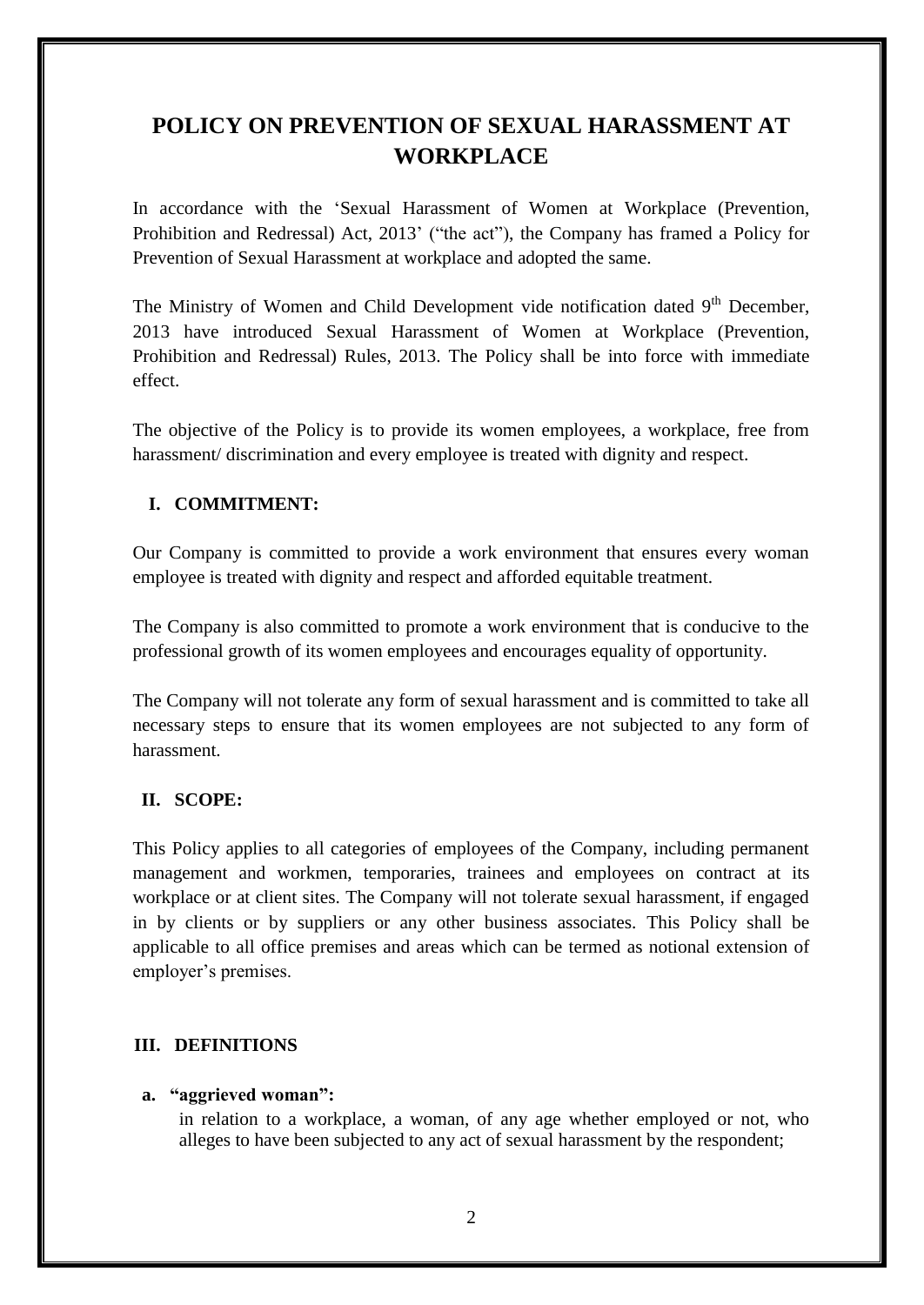#### **b. "employee"**

a person employed at a workplace for any work on regular, temporary, ad hoc or daily wage basis, either directly or through an agent, including a contractor, with or, without the knowledge of the principal employer, whether for remuneration or not, or working on a voluntary basis or otherwise, whether the terms of employment are express or implied and includes a co-worker, a contract worker, probationer, trainee, apprentice or called by any other such name;

### **c. "employer"**

- (i) in relation to any department, organisation, undertaking, establishment, enterprise, institution, office, branch or unit of the appropriate Government or a local authority, the head of that department, organisation, undertaking, establishment, enterprise, institution, office, branch or unit or such other officer as the appropriate Government or the local authority, as the case may be, may by an order specify in this behalf;
	- (ii) in any workplace not covered under sub-clause (i), any person responsible for the management, supervision and control of the workplace.

Explanation. —For the purposes of this sub-clause "management" includes the person or board or committee responsible for formulation and administration of polices for such organisation;

(iii) in relation to workplace covered under sub-clauses (i) and (ii), the person discharging contractual obligations with respect to his or her employees;

#### **d. "Sexual Harassment"**

includes any one or more of the following unwelcome acts or behavior (whether directly or by implication) namely:

- i. Physical contact and advances; or
- ii. A demand or request for sexual favors; or
- iii. Making sexually colored remarks; or Showing pornography; or
- iv. Any other unwelcome physical, verbal or non verbal conduct of sexual nature.

#### **e. "workplace"**

(i) any department, organisation, undertaking, establishment, enterprise, institution, office, branch or unit which is established, owned, controlled or wholly or substantially financed by funds provided directly or indirectly by the appropriate Government or the local authority or a Government company or a corporation or a co-operative society;

(ii) any private sector organisation or a private venture, undertaking, enterprise, institution, establishment, society, trust, non-governmental organisation, unit or service provider carrying on commercial, professional, vocational, educational, entertainmental, industrial, health services or financial activities including production, supply, sale, distribution or service;

(iii) any place visited by the employee arising out of or during the course of employment including transportation by the employer for undertaking such journey;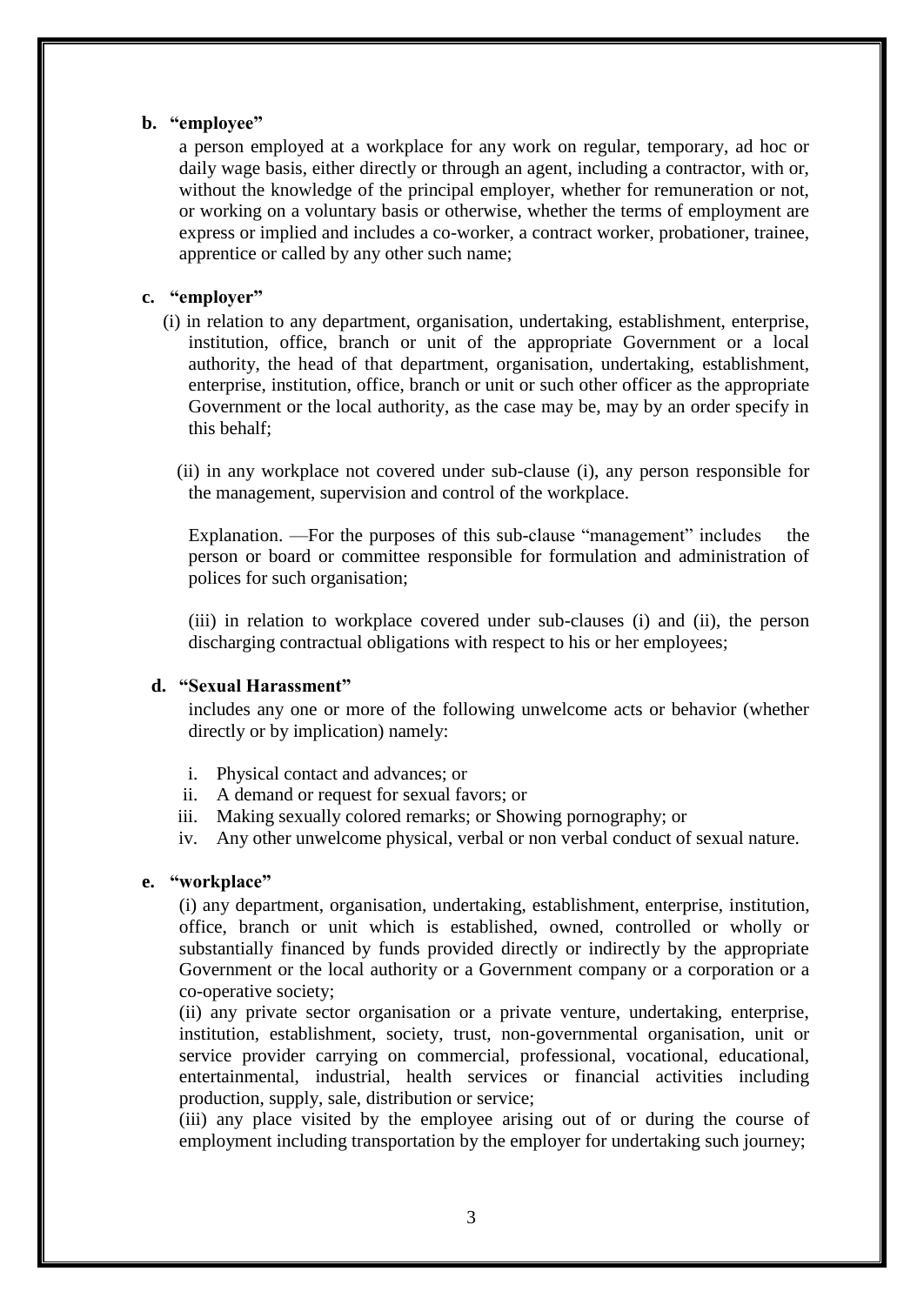# **IV. RESPONSIBILITIES REGARDING SEXUAL HARASSMENT:**

All employees of the Company have a personal responsibility to ensure that their behavior is not contrary to this policy.

All employees are encouraged to reinforce the maintenance of a work environment free from sexual harassment.

# **V. COMPLAINT MECHANISM:**

Whether or not such conduct constitutes an offence under law or a breach of the service rules, an appropriate complaint mechanism in the form of "Internal Complaints Committee" has been created in the Company for time-bound redressal of the complaint made by the victim.

### **VI. INTERNAL COMPLAINTS COMMITTEE:**

The Company has instituted an 'Internal Complaints Committee' for redressal of sexual harassment complaint (made by the victim) and for ensuring time bound treatment of such complaints.

In accordance with the sexual Harassment of Women at Workplace (Prevention, Prohibition and Redressal) Act, 2013, the Internal Complaints Committee will comprise of the following:

- 1. Chairperson Shall be a woman employed at a senior level at workplace amongst the employees;
- 2. Members At least two members who shall be amongst employees preferably committed to the cause of woman or who have had experience in social work or have legal knowledge.
- 3. One Member Amongst Non-Governmental Organizations or associations committed to cause of woman or a person familiar with the issues relating to sexual harassment.

The Chairperson and every member of the Internal Committee shall hold office for such period, not exceeding three years, from the date of their nomination as many be specified by the employer.

At least one-half of the total Members so nominated shall be women.

The Member appointed from amongst the non-governmental organisations or associations shall be paid such fees or allowances for holding the proceedings of the Internal Committee, by the employer, as may be prescribed.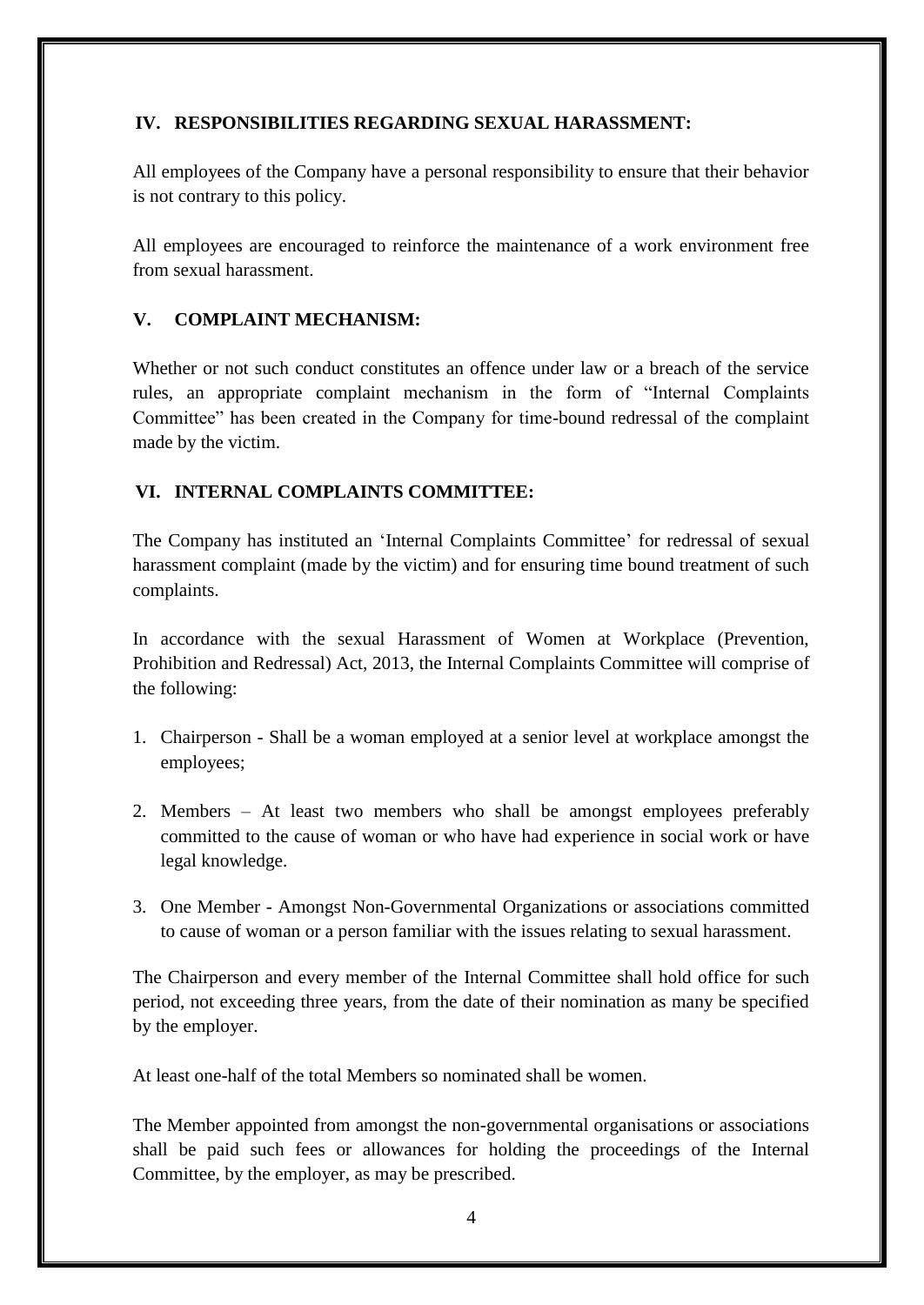# **The Internal Complaints Committee is responsible for:**

- $\triangleright$  Investigating every formal written complaint of sexual harassment.
- $\triangleright$  Taking appropriate remedial measures to respond to any substantiated allegations of sexual harassment.
- Discouraging and preventing employment related sexual harassment.

# **VII. PROCEDURES FOR RESOLUTION, SETTLEMENT OR PROSECUTION OF ACTS OF SEXUAL HARASSMENT:**

The Company is committed to providing a supportive environment in which the concerns of sexual harassment shall be resolved as follows:

# **A. Informal Resolution Options:**

- a. When an incident of sexual harassment occurs, the victim of such conduct can communicate her disapproval and objections immediately to the harasser and request the harasser to behave decently.
- b. If the harassment does not stop or if victim is not comfortable with addressing the harasser directly, she can bring her concern to the attention of the Internal Complaints Committee for redressal of her grievances. The Internal Complaints Committee will thereafter provide advice or extend support as requested and will undertake prompt investigation to resolve the matter.

### **B. Complaints:**

- 1. Any employee with a harassment concern, who is not comfortable with the informal resolution options or has exhausted such options, may make a formal complaint to the Chairperson of the Internal Complaints Committee constituted by the Management.
- 2. The complainant shall submit 6 (six) copies of the Complaint to the Complaint Committee along with supporting documents and the names and addresses of the witnesses in writing and can be in form of a letter, within 3 months from the date of occurrence of the alleged incident, sent in a sealed envelope. Alternately, the employee can send complaint through an email at harassmentredressalcommittee@shetrongroup.com. The employee is required to disclose her name, department, division and location she is working in, to enable the Chairperson to contact her and take the matter forward.
- 3. The Complaint Committee shall send 1(one) of the copies received from the aggrieved woman to the accused (respondent) within a period of 7 working days.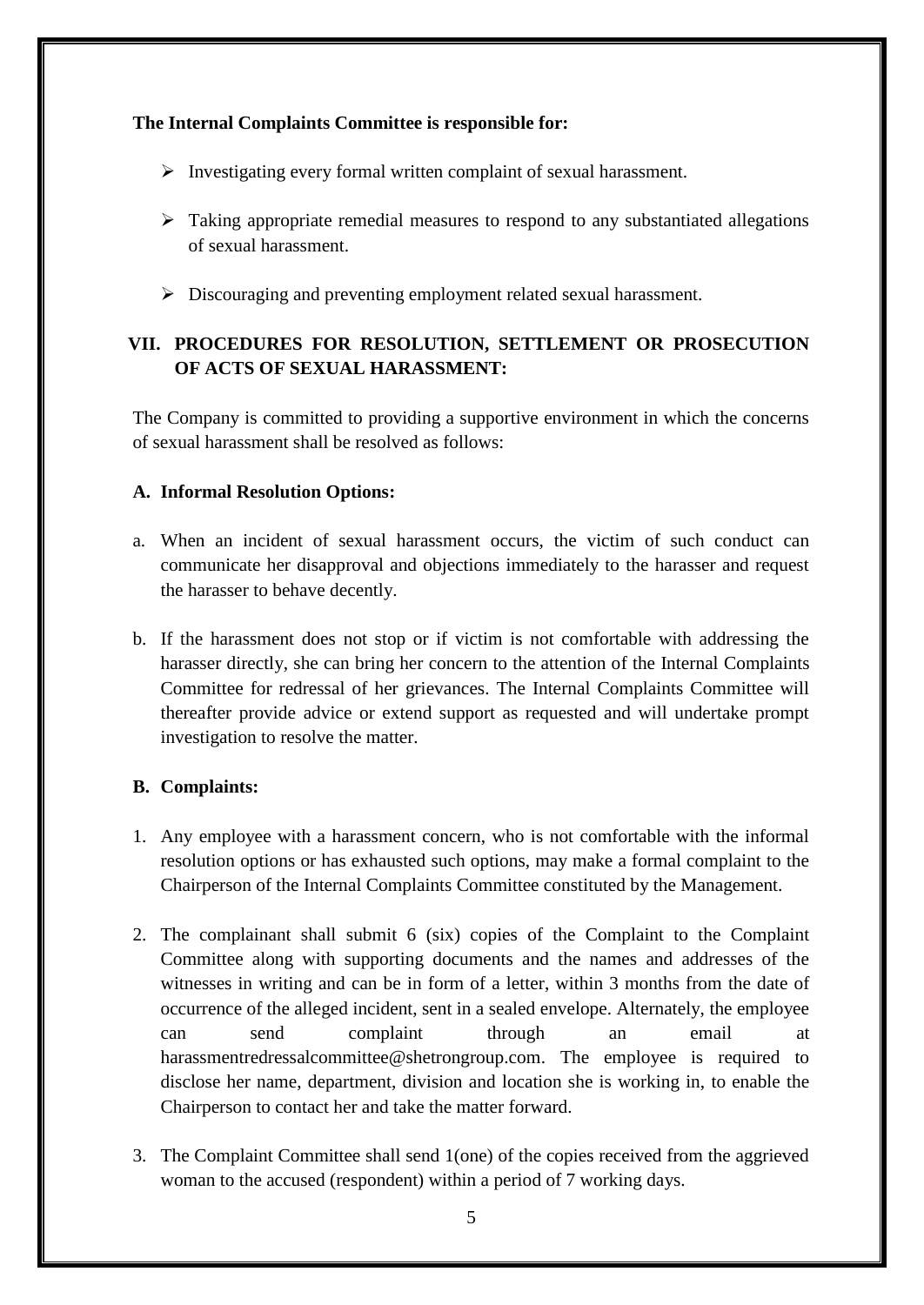- 4. The Accused (respondent) shall file his reply to the Complaint along with supporting documents and the names and addresses of the witnesses, within a period not exceeding 10 working days from the date of receipt of the documents.
- 5. The Complaint Committee have the right to terminate the inquiry proceedings or to give an ex-parte decision on the complaint, if the Aggrieved (complainant) or Accused (respondent) fails, without sufficient cause, to present herself or himself for 3 consecutive hearings convened by the Chairperson, as the case may be, provided that such termination or *ex-parte* order may not be passed without giving a notice in writing, 15 days in advance, to the party concerned.

In conducting the inquiry, a minimum of 3 Members of the Complaints Committee including the chairperson, as the case may be, shall be present.

- 6. The parties shall not be allowed to bring in any legal practitioner to represent them in their case at any stage of the proceedings before the Complaints Committee.
- 7. The Internal Complaints Committee shall conduct such investigations in a timely manner and shall submit a written report containing the findings and recommendations to the employer as soon as practically possible and in any case, not later than 10 days from the date of completion of inquiry. The Employer shall act upon the recommendation within 60 days of its receipt by him.
- 8. The Complaint's Committee report will also be made available to concerned parties.

# **C. Action during pendency of inquiry:**

(1) During the pendency of an inquiry on a written request made by the aggrieved woman, the Internal Committee may recommend to the employer to

- (a) transfer the aggrieved woman or the respondent to any other workplace; or
- (b) grant leave to the aggrieved woman up to a period of three months; or

(c) grant such other relief to the aggrieved woman a may be prescribed.

(2) The leave granted to the aggrieved woman under this section shall be in addition to the leave she would be otherwise entitled.

(3) On the recommendation of the Internal Committee the employer shall implement the recommendations made and send the report of such implementation to the Internal Committee.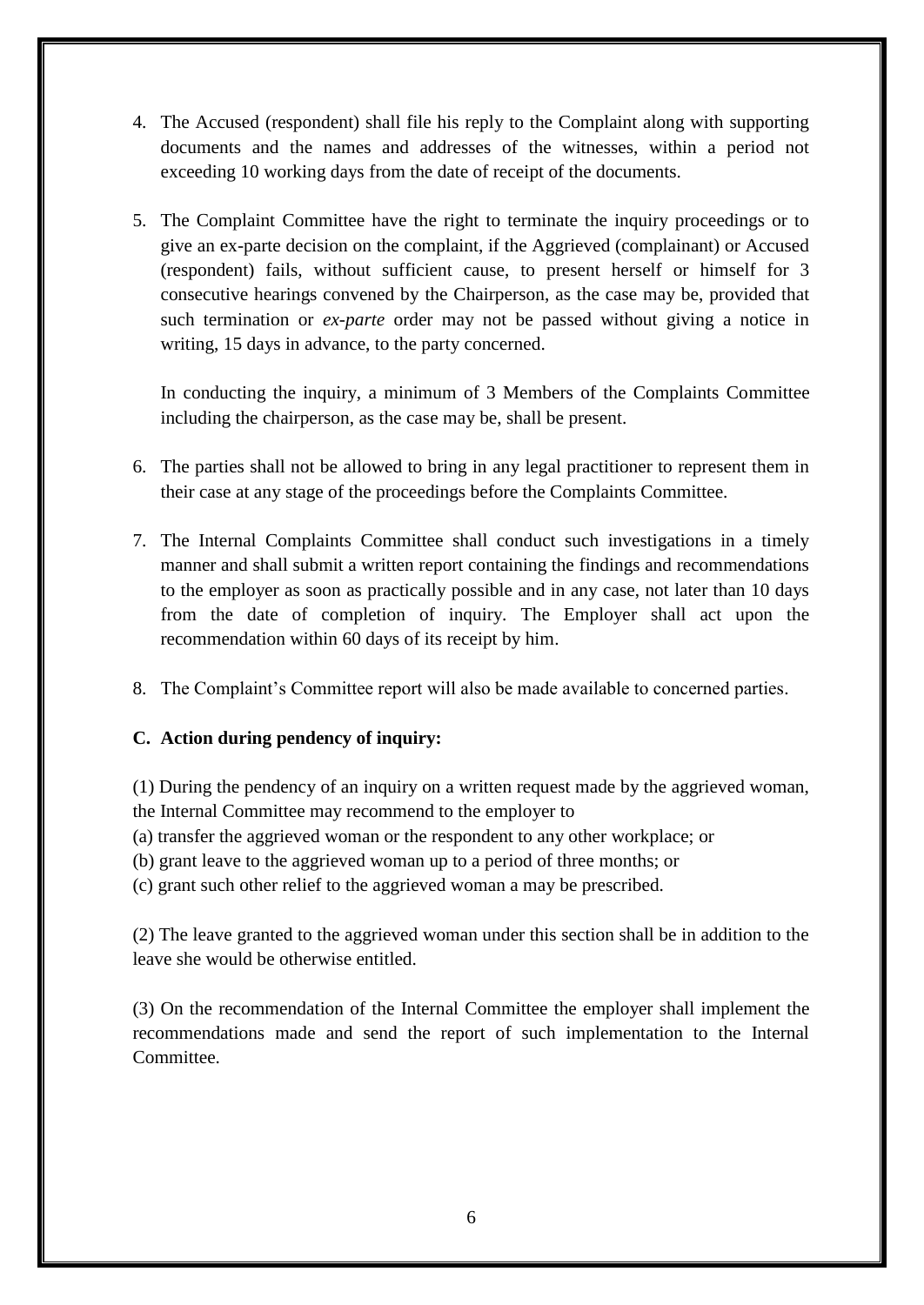#### **VIII. MANNER OF TAKING ACTION AGAINST THE RESPONDENT:**

Where the Complaints Committee arrives at the conclusion that the allegation against the respondents been proved, it shall recommend to the employer to take action which may include the following:

a. Written apology;

b. Warning;

c. Reprimand or Censure;

- d. Withholding of Promotion;
- e. Withholding of pay rise or increments; or
- f. Terminating the respondent from service; or
- g. Undergoing a counseling session or carrying out community service.

h. Deduct, notwithstanding anything in the service rules applicable to the respondent, from the salary or wages of the respondent such sum as it may consider appropriate to be paid to the aggrieved woman or to her legal heirs

#### **Determination of compensation**

For the purpose of determining the sums to be paid to the aggrieved, the Internal Committee shall have regard to

(a) the mental trauma, pain, suffering and emotional distress caused to the aggrieved woman;

(b) the loss in the career opportunity due to the incident of sexual harassment;

(c) medical expenses incurred by the victim for physical or psychiatric treatment; (d) the income and financial status of the respondent;

(e) feasibility of such payment in lump sum or in instalments.

# **IX. PUNISHMENT FOR FALSE OR MALICIOUS COMPLAINT AND FALSE EVIDENCE:**

Where the Internal Complaints Committee arrives at a conclusion that the allegation against the respondent is malicious or the aggrieved woman or any other person making the complaint has made the complaint knowing it to be false or the aggrieved woman or any other person making the complaint has produced any forged or misleading document, it may recommend to the employer to take action in accordance with the provisions of the service rules applicable to her or him.

#### **X. CONFIDENTIALITY:**

The Company understands that it is difficult for the victim to come forward with a complaint of sexual harassment and recognizes the victim's interest in keeping the matter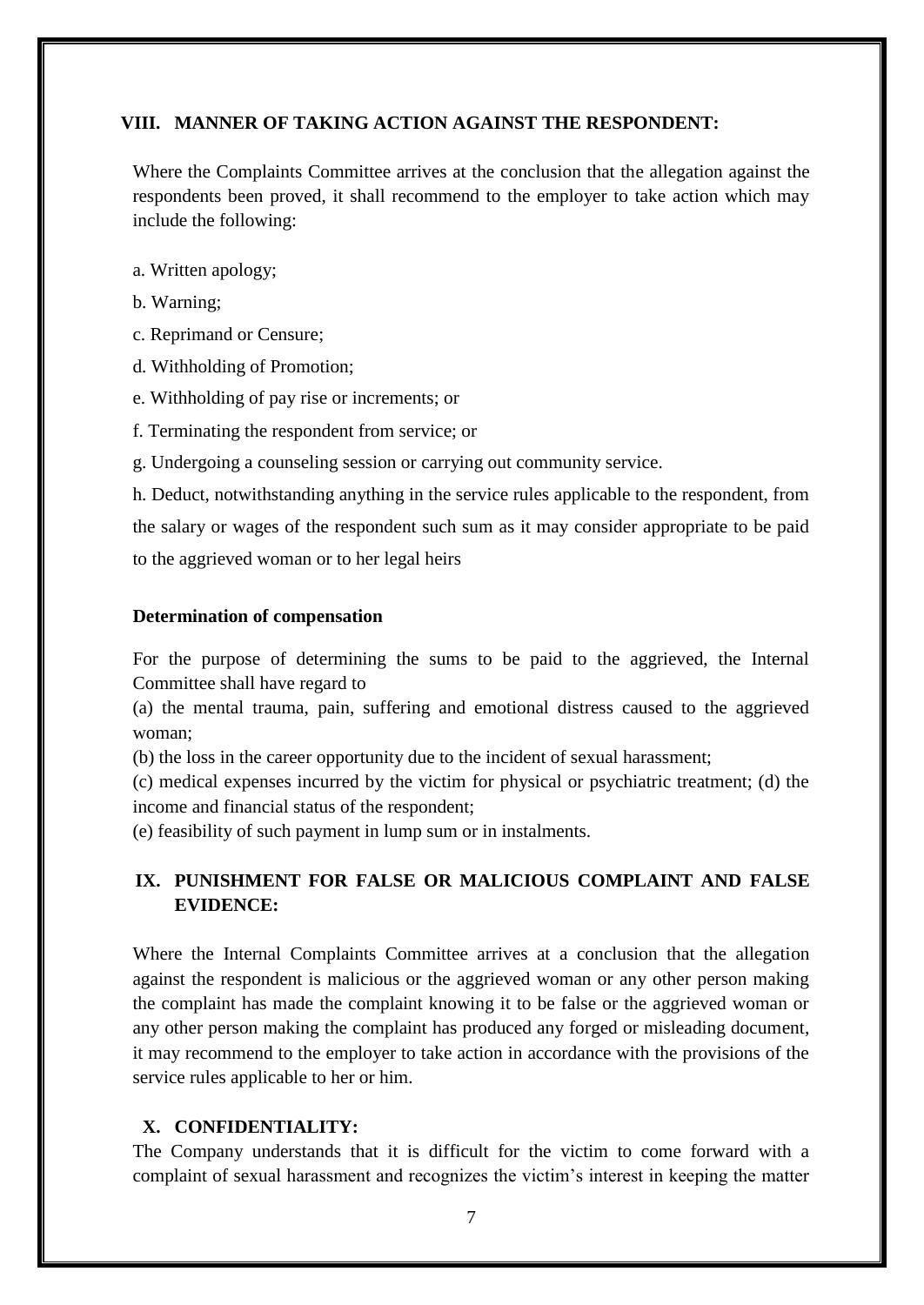confidential. To protect the interests of the victim, the accused person and others who may report incidents of sexual harassment, confidentiality will be maintained throughout any investigatory process to the extent practicable and appropriate under the circumstances.

### **XI. ACCESS TO REPORTS AND DOCUMENTS:**

All records of complaints, including contents of meetings, results of investigations and other relevant material will be kept confidential by the Company except where disclosure is required under disciplinary or other remedial processes.

#### **XII. PROTECTION TO COMPLAINANT / VICTIM:**

The Company is committed to ensuring that no employee who brings forward a harassment concern is subject to any form of reprisal. Any reprisal will be subject to disciplinary action. The Company will ensure that victim or witnesses are not victimized or discriminated against while dealing with complaints of sexual harassment.

However, anyone who abuses the procedure (for example, by maliciously putting an allegation knowing it to be untrue) will be subject to disciplinary action.

#### **XIII. DOCUMENTATION AND ANNUAL REPORT:**

The Internal Committee shall maintain a Register and record all the details of the Complaints of the sexual harassment.

The Internal Committee shall in each calendar year prepare, in such form and at such time as may be prescribed, an annual report and submit the same to the employer and the District Officer. The Annual Report, shall have the following details:

- a) Number of complaints of Sexual harassment received in the year.
- b) Number of complaints disposed off during the year.
- c) Number of cases pending for more than ninety days;
- d) Number of workshops or awareness programme against sexual harassment carried out.
- e) Nature of action taken by the employer or District Officer.

#### **XIV. APPEAL:**

Any person aggrieved from the recommendations made by internal or local committee under the provisions of the Act, or non-implementation of such recommendations may prefer an appeal to appellate authority notified under Industrial Employment (Standing Orders) Act, 1946.

#### **XV. CONCLUSION:**

In conclusion, the Company reiterates its commitment to providing its women employees, a workplace free from harassment/ discrimination and where every employee is treated with dignity and respect.

\*\*\*\*\*